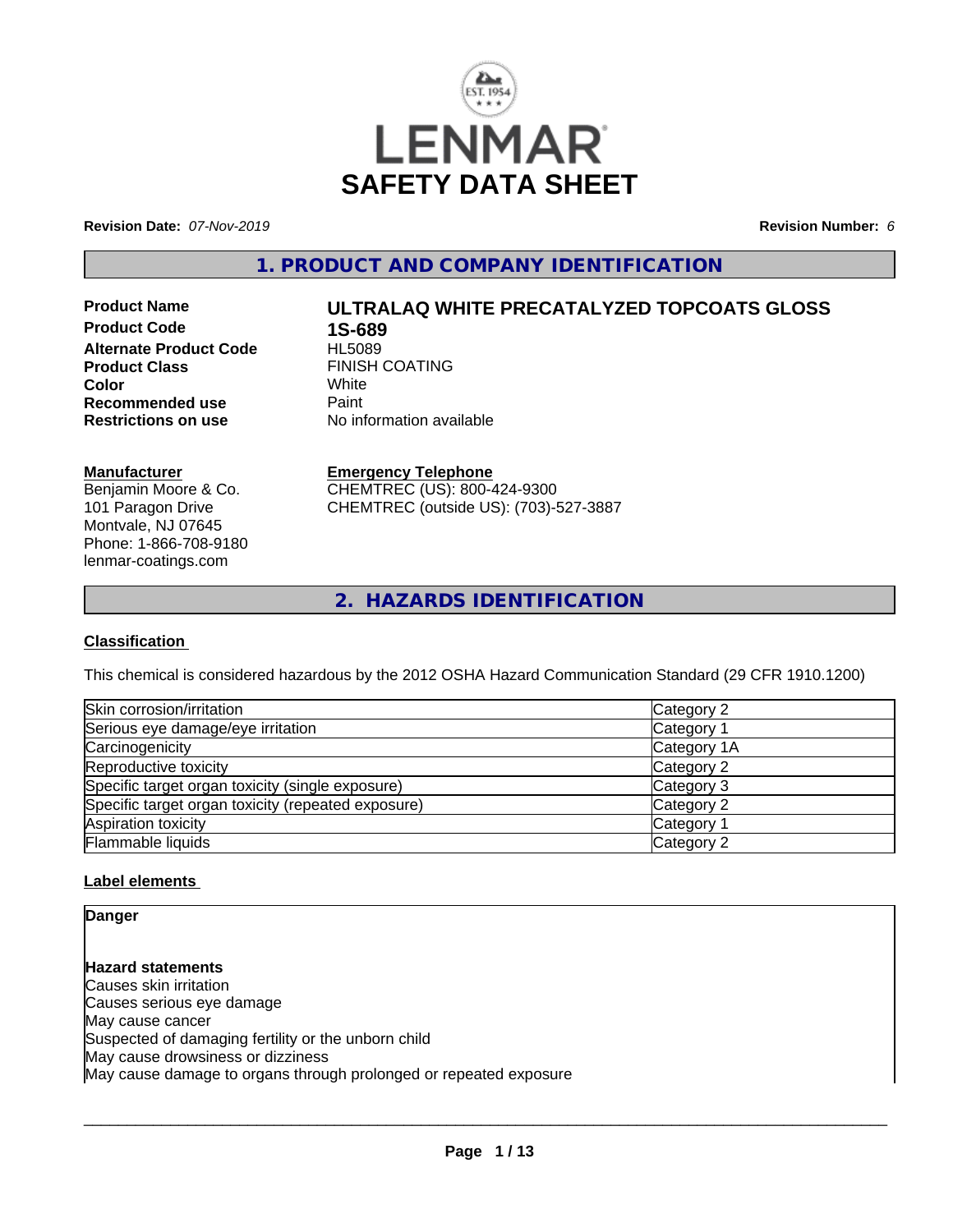

#### **Precautionary Statements - Prevention**

Obtain special instructions before use Do not handle until all safety precautions have been read and understood Use personal protective equipment as required Wash face, hands and any exposed skin thoroughly after handling Do not breathe dust/fume/gas/mist/vapors/spray Use only outdoors or in a well-ventilated area Keep away from heat, hot surfaces, sparks, open flames and other ignition sources. No smoking Keep container tightly closed Ground/bond container and receiving equipment Use explosion-proof electrical/ventilating/lighting/equipment Use only non-sparking tools Take precautionary measures against static discharge Keep cool

#### **Precautionary Statements - Response**

IF exposed or concerned: Get medical advice/attention

#### **Eyes**

IF IN EYES: Rinse cautiously with water for several minutes. Remove contact lenses, if present and easy to do. Continue rinsing

Immediately call a POISON CENTER or doctor/physician

#### **Skin**

If skin irritation occurs: Get medical advice/attention

IF ON SKIN (or hair): Remove/Take off immediately all contaminated clothing. Rinse skin with water/shower Wash contaminated clothing before reuse

## **Inhalation**

IF INHALED: Remove victim to fresh air and keep at rest in a position comfortable for breathing **Ingestion**

IF SWALLOWED: Immediately call a POISON CENTER or doctor/physician

Do NOT induce vomiting

#### **Fire**

In case of fire: Use CO2, dry chemical, or foam for extinction

## **Precautionary Statements - Storage**

Store locked up Store in a well-ventilated place. Keep container tightly closed

## **Precautionary Statements - Disposal**

Dispose of contents/container to an approved waste disposal plant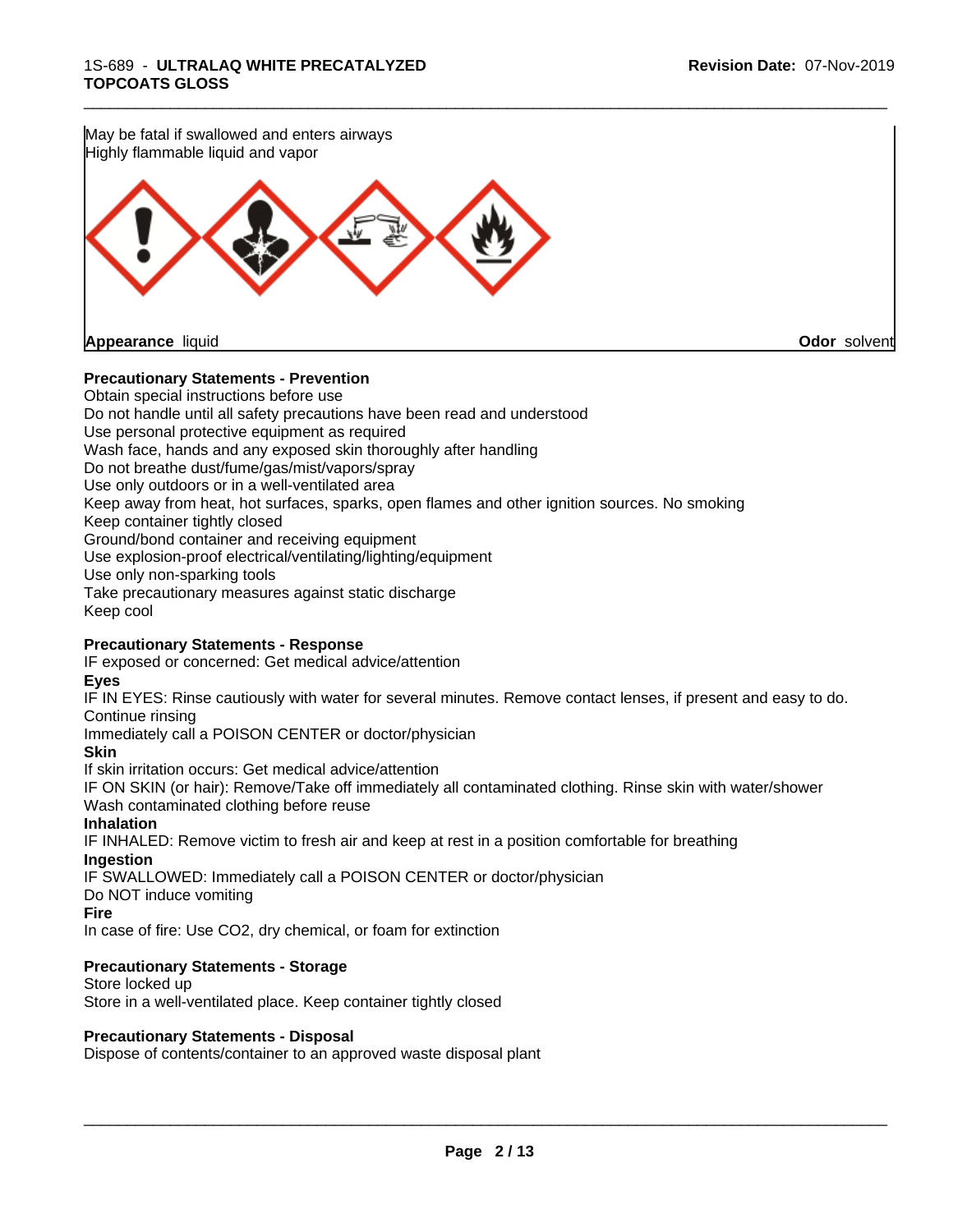#### **Hazards not otherwise classified (HNOC)**

Not applicable

#### **Other information**

No information available

# **3. COMPOSITION INFORMATION ON COMPONENTS**

\_\_\_\_\_\_\_\_\_\_\_\_\_\_\_\_\_\_\_\_\_\_\_\_\_\_\_\_\_\_\_\_\_\_\_\_\_\_\_\_\_\_\_\_\_\_\_\_\_\_\_\_\_\_\_\_\_\_\_\_\_\_\_\_\_\_\_\_\_\_\_\_\_\_\_\_\_\_\_\_\_\_\_\_\_\_\_\_\_\_\_\_\_

| <b>Chemical name</b> | CAS No.        | Weight-%  |  |
|----------------------|----------------|-----------|--|
| n-Butyl acetate      | 123-86-4       | $20 - 25$ |  |
| Titanium dioxide     | 13463-67-7     | $10 - 15$ |  |
| n-Butyl alcohol      | 71-36-3        | $5 - 10$  |  |
| Toluene              | 108-88-3       | $5 - 10$  |  |
| Ethanol              | 64-17-5        | $5 - 10$  |  |
| Isobutyl alcohol     | 78-83-1        | $1 - 5$   |  |
| cellulose, nitrate   | 9004-70-0      | $-5$      |  |
| Acetone              | 67-64-1        | - 5       |  |
| Xylene               | 1330-20-7      | $-5$      |  |
| Isopropyl alcohol    | 67-63-0        | $1 - 5$   |  |
| VM&P naphtha         | 64742-89-8     | $1 - 5$   |  |
| Ethyl benzene        | $100 - 41 - 4$ | $0.5 - 1$ |  |

# **4. FIRST AID MEASURES**

#### **Description of first aid measures**

|                                                  | 5. FIRE-FIGHTING MEASURES                                                                                                                                                                     |
|--------------------------------------------------|-----------------------------------------------------------------------------------------------------------------------------------------------------------------------------------------------|
| <b>Notes To Physician</b>                        | Treat symptomatically.                                                                                                                                                                        |
| <b>Most Important</b><br><b>Symptoms/Effects</b> | No information available.                                                                                                                                                                     |
| <b>Protection Of First-Aiders</b>                | Use personal protective equipment.                                                                                                                                                            |
| Ingestion                                        | Clean mouth with water and afterwards drink plenty of water. Do not induce<br>vomiting without medical advice. Never give anything by mouth to an unconscious<br>person. Consult a physician. |
| <b>Inhalation</b>                                | Move to fresh air. If symptoms persist, call a physician.<br>If not breathing, give artificial respiration. Call a physician immediately.                                                     |
| <b>Skin Contact</b>                              | Wash off immediately with soap and plenty of water removing all contaminated<br>clothes and shoes. If skin irritation persists, call a physician.                                             |
| <b>Eye Contact</b>                               | Immediate medical attention is required. Immediately flush with plenty of water.<br>After initial flushing, remove any contact lenses and continue flushing for at least<br>15 minutes.       |
| <b>General Advice</b>                            | If symptoms persist, call a physician. Show this safety data sheet to the doctor in<br>attendance.                                                                                            |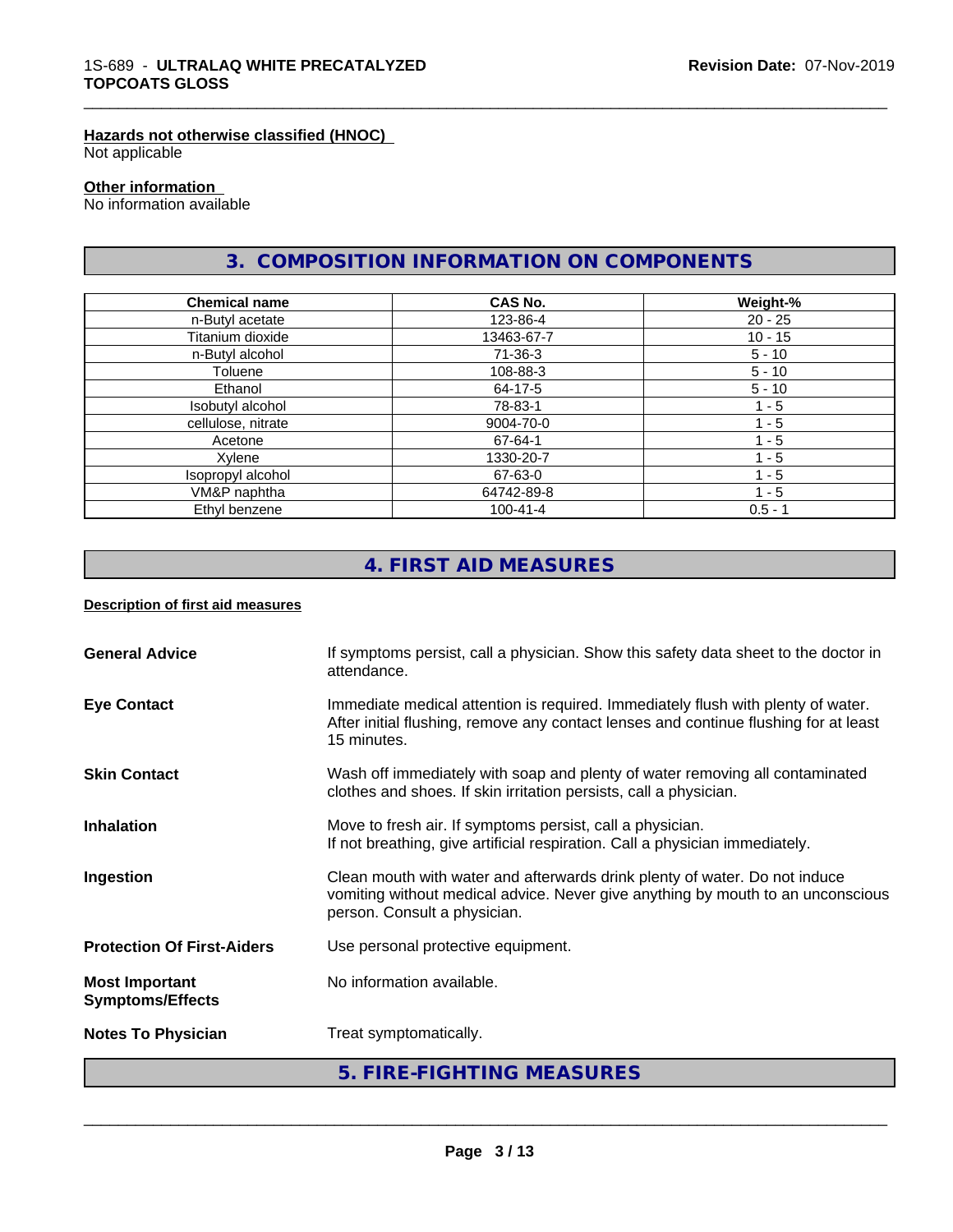| <b>Flammable Properties</b>                                                      | Vapors may travel considerable distance to a source of<br>ignition and flash back. Vapors may cause flash fire.                                                                                                                                                                                |  |  |
|----------------------------------------------------------------------------------|------------------------------------------------------------------------------------------------------------------------------------------------------------------------------------------------------------------------------------------------------------------------------------------------|--|--|
| <b>Suitable Extinguishing Media</b>                                              | Foam, dry powder or water. Use extinguishing measures<br>that are appropriate to local circumstances and the<br>surrounding environment.                                                                                                                                                       |  |  |
| Protective equipment and precautions for firefighters                            | As in any fire, wear self-contained breathing apparatus<br>pressure-demand, MSHA/NIOSH (approved or equivalent)<br>and full protective gear.                                                                                                                                                   |  |  |
| <b>Hazardous combustion products</b>                                             | Burning may result in carbon dioxide, carbon monoxide<br>and other combustion products of varying composition<br>which may be toxic and/or irritating.                                                                                                                                         |  |  |
| <b>Specific Hazards Arising From The Chemical</b>                                | Flammable. Flash back possible over considerable<br>distance. Keep product and empty container away from<br>heat and sources of ignition. Closed containers may<br>rupture if exposed to fire or extreme heat. Thermal<br>decomposition can lead to release of irritating gases and<br>vapors. |  |  |
| <b>Sensitivity to mechanical impact</b>                                          | No                                                                                                                                                                                                                                                                                             |  |  |
| Sensitivity to static discharge                                                  | Yes                                                                                                                                                                                                                                                                                            |  |  |
| <b>Flash Point Data</b><br>Flash point (°F)<br>Flash Point (°C)<br><b>Method</b> | 36<br>$\overline{2}$<br><b>PMCC</b>                                                                                                                                                                                                                                                            |  |  |
| <b>Flammability Limits In Air</b>                                                |                                                                                                                                                                                                                                                                                                |  |  |
| Lower flammability limit:<br><b>Upper flammability limit:</b>                    | Not available<br>Not available                                                                                                                                                                                                                                                                 |  |  |
| Health: 2<br>Flammability: 3<br><b>NFPA</b>                                      | <b>Instability: 1</b><br><b>Special: Not Applicable</b>                                                                                                                                                                                                                                        |  |  |

#### **NFPA Legend**

- 0 Not Hazardous
- 1 Slightly
- 2 Moderate
- 3 High
- 4 Severe

*The ratings assigned are only suggested ratings, the contractor/employer has ultimate responsibilities for NFPA ratings where this system is used.*

*Additional information regarding the NFPA rating system is available from the National Fire Protection Agency (NFPA) at www.nfpa.org.*

## **6. ACCIDENTAL RELEASE MEASURES**

**Personal Precautions** Remove all sources of ignition. Take precautions to prevent flashback. Ground and bond all containers and handling equipment. Take precautionary measures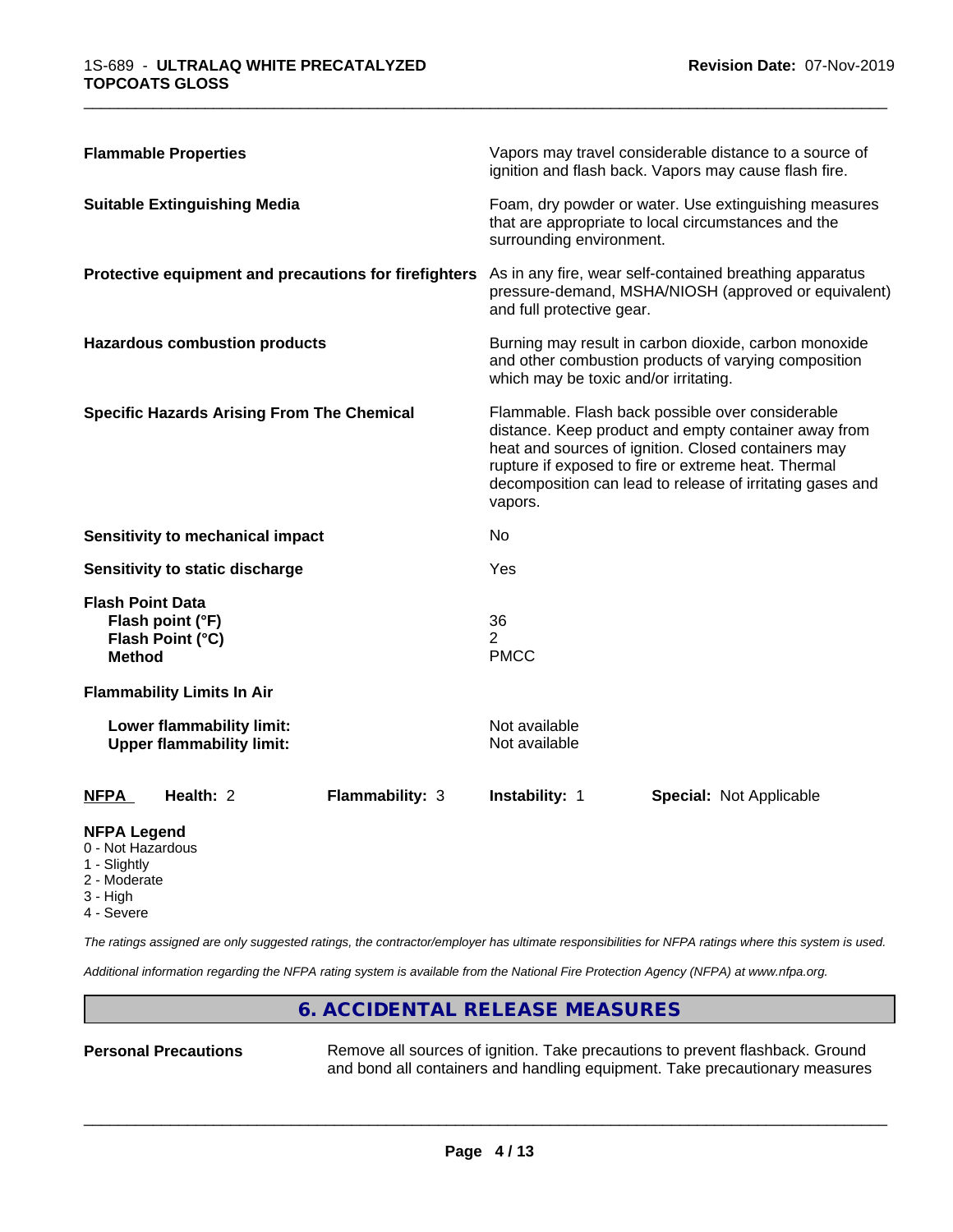|                                  | against static discharges. Ensure adequate ventilation. Avoid contact with skin,<br>eyes and clothing. Use personal protective equipment.                                                                                                                                                                                                                                                                                                      |  |  |
|----------------------------------|------------------------------------------------------------------------------------------------------------------------------------------------------------------------------------------------------------------------------------------------------------------------------------------------------------------------------------------------------------------------------------------------------------------------------------------------|--|--|
| <b>Other Information</b>         | Prevent further leakage or spillage if safe to do so. Do not allow material to<br>contaminate ground water system. Prevent product from entering drains. Do not<br>flush into surface water or sanitary sewer system. Local authorities should be<br>advised if significant spillages cannot be contained.                                                                                                                                     |  |  |
| <b>Environmental precautions</b> | See Section 12 for additional Ecological Information.                                                                                                                                                                                                                                                                                                                                                                                          |  |  |
| <b>Methods for Cleaning Up</b>   | Dam up. Soak up with inert absorbent material. Use a non-sparking or explosion<br>proof means to transfer material to a sealed, appropriate container for disposal.<br>Clean contaminated surface thoroughly.                                                                                                                                                                                                                                  |  |  |
|                                  | 7. HANDLING AND STORAGE                                                                                                                                                                                                                                                                                                                                                                                                                        |  |  |
| <b>Handling</b>                  | Avoid contact with skin, eyes and clothing. Wear personal protective equipment.<br>Do not breathe vapors or spray mist. Use only in ventilated areas. Prevent vapor<br>build-up by providing adequate ventilation during and after use.                                                                                                                                                                                                        |  |  |
|                                  | Take precautionary measures against static discharges. To avoid ignition of<br>vapors by static electricity discharge, all metal parts of the equipment must be<br>grounded. Keep away from heat, sparks and flame. Do not smoke. Extinguish all<br>flames and pilot lights, and turn off stoves, heaters, electric motors and other<br>sources of ignition during use and until all vapors are gone. Ignition and/or flash<br>back may occur. |  |  |
| <b>Storage</b>                   | Keep containers tightly closed in a dry, cool and well-ventilated place. Keep away<br>from heat. Keep away from open flames, hot surfaces and sources of ignition.<br>Keep in properly labeled containers. Keep out of the reach of children.                                                                                                                                                                                                  |  |  |
| <b>Incompatible Materials</b>    | Incompatible with strong acids and bases and strong oxidizing agents.                                                                                                                                                                                                                                                                                                                                                                          |  |  |
|                                  | Technical measures/Precautions Ensure adequate ventilation. Use only where airflow will keep vapors from building<br>up in or near the work area in adjoining rooms. Comply with all national, state, and<br>local codes pertaining to the storage, handling, dispensing and disposal of<br>flammable liquids.                                                                                                                                 |  |  |

Dissipate static electricity during transfer by grounding and bonding containers and equipment before transferring material. All equipment should be non-sparking and explosion proof. Use explosion proof electrical equipment for ventilation, lighting and material handling.

## **8. EXPOSURE CONTROLS/PERSONAL PROTECTION**

## **Exposure Limits**

| <b>Chemical name</b> | <b>ACGIH TLV</b>  | <b>OSHA PEL</b>            |
|----------------------|-------------------|----------------------------|
| n-Butyl acetate      | 150 ppm - TWA     | 150 ppm - TWA              |
|                      | 200 ppm - STEL    | $710 \text{ mg/m}^3$ - TWA |
| Titanium dioxide     | 10 mg/m $3$ - TWA | 15 mg/m $3$ - TWA          |
| n-Butyl alcohol      | 20 ppm - TWA      | 100 ppm - TWA              |
|                      |                   | $300 \text{ mg/m}^3$ - TWA |
| Toluene              | 20 ppm - TWA      | 200 ppm - TWA              |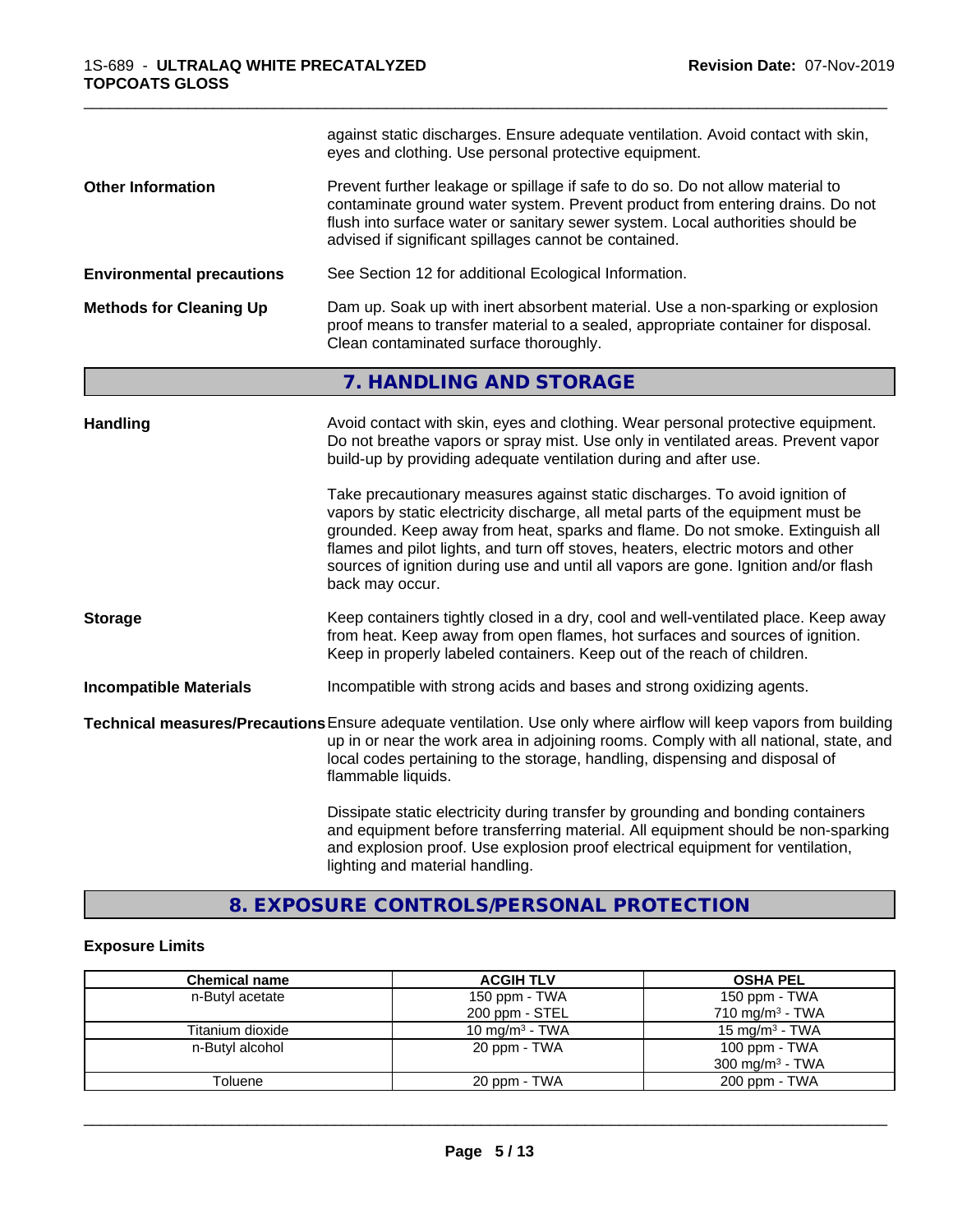|                   |                | 300 ppm - Ceiling            |
|-------------------|----------------|------------------------------|
| Ethanol           | STEL: 1000 ppm | 1000 ppm - TWA               |
|                   |                | 1900 mg/m $3 - TWA$          |
| Isobutyl alcohol  | 50 ppm - TWA   | 100 ppm - TWA                |
|                   |                | 300 mg/m <sup>3</sup> - TWA  |
| Acetone           | 250 ppm - TWA  | 1000 ppm - TWA               |
|                   | 500 ppm - STEL | 2400 mg/m <sup>3</sup> - TWA |
| Xylene            | 100 ppm - TWA  | 100 ppm - TWA                |
|                   | 150 ppm - STEL | 435 mg/m <sup>3</sup> - TWA  |
| Isopropyl alcohol | 200 ppm - TWA  | 400 ppm - TWA                |
|                   | 400 ppm - STEL | 980 mg/m $3$ - TWA           |
| Ethyl benzene     | 20 ppm - TWA   | 100 ppm - TWA                |
|                   |                | 435 mg/m $3$ - TWA           |

#### **Legend**

ACGIH - American Conference of Governmental Industrial Hygienists Exposure Limits OSHA - Occupational Safety & Health Administration Exposure Limits N/E - Not Established

#### **Appropriate engineering controls**

| <b>Engineering Measures</b>          | Ensure adequate ventilation, especially in confined areas.                                                                                                                                                                                                                                                                                                          |  |  |
|--------------------------------------|---------------------------------------------------------------------------------------------------------------------------------------------------------------------------------------------------------------------------------------------------------------------------------------------------------------------------------------------------------------------|--|--|
| <b>Personal Protective Equipment</b> |                                                                                                                                                                                                                                                                                                                                                                     |  |  |
| <b>Eye/Face Protection</b>           | Safety glasses with side-shields. If splashes are likely to occur, wear:. Tightly<br>fitting safety goggles.                                                                                                                                                                                                                                                        |  |  |
| <b>Skin Protection</b>               | Long sleeved clothing. Protective gloves.                                                                                                                                                                                                                                                                                                                           |  |  |
| <b>Respiratory Protection</b>        | Use only with adequate ventilation. In operations where exposure limits are<br>exceeded, use a NIOSH approved respirator that has been selected by a<br>technically qualified person for the specific work conditions. When spraying the<br>product or applying in confined areas, wear a NIOSH approved respirator<br>specified for paint spray or organic vapors. |  |  |
| <b>Hygiene Measures</b>              | Avoid contact with skin, eyes and clothing. Remove and wash contaminated<br>clothing before re-use. Wash thoroughly after handling.                                                                                                                                                                                                                                 |  |  |

# **9. PHYSICAL AND CHEMICAL PROPERTIES**

| Appearance              | liquid                   |
|-------------------------|--------------------------|
| Odor                    | solvent                  |
| <b>Odor Threshold</b>   | No information available |
| Density (Ibs/gal)       | $8.55 - 8.65$            |
| <b>Specific Gravity</b> | $1.02 - 1.05$            |
| рH                      | No information available |
| <b>Viscosity (cps)</b>  | No information available |
| Solubility(ies)         | No information available |
| <b>Water solubility</b> | No information available |
| <b>Evaporation Rate</b> | No information available |
| Vapor pressure          | No information available |
| Vapor density           | No information available |
| Wt. % Solids            | $35 - 45$                |
| Vol. % Solids           | $20 - 30$                |
| Wt. % Volatiles         | $55 - 65$                |
| Vol. % Volatiles        | 70 - 80                  |
|                         |                          |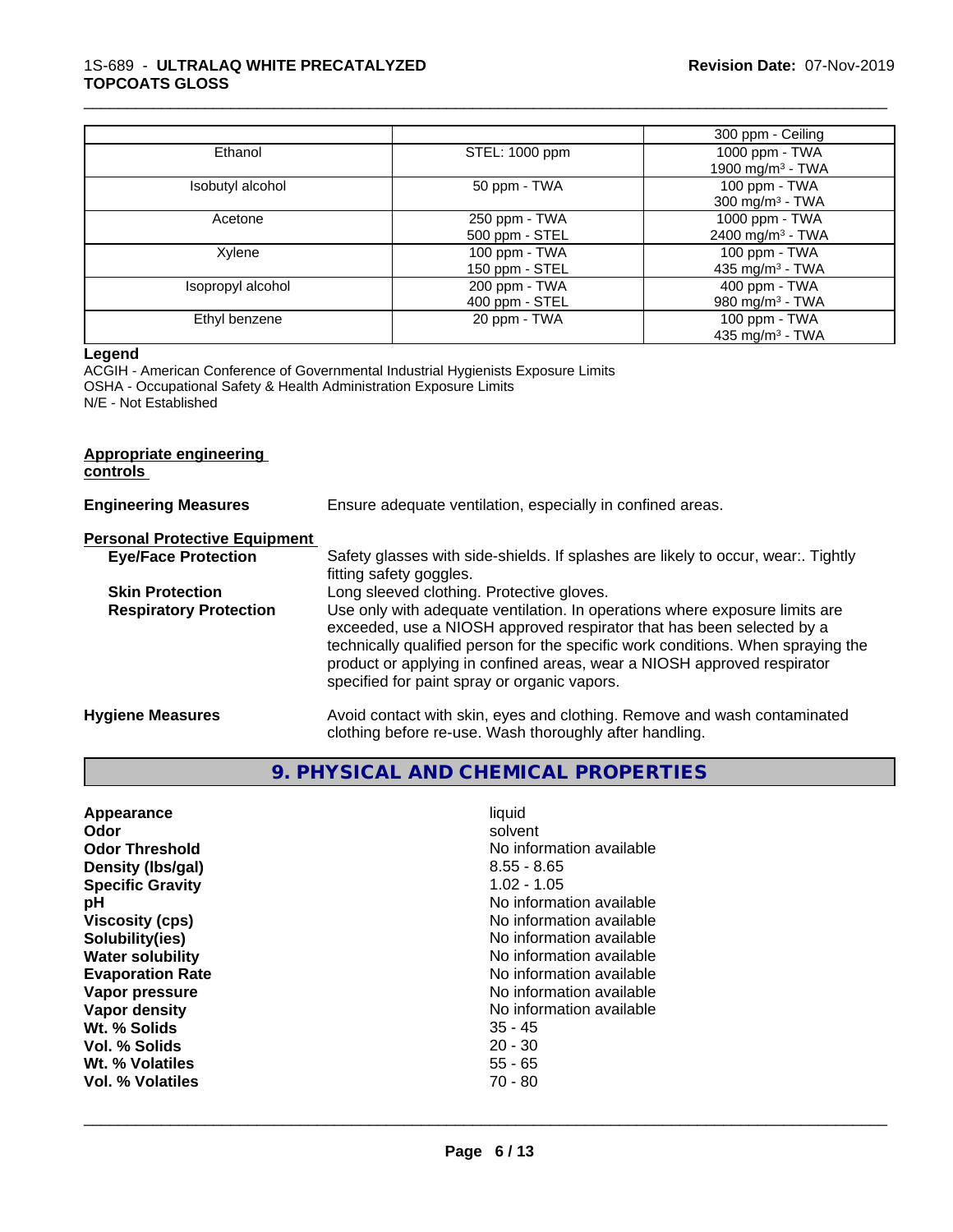**VOC Regulatory Limit (g/L)** < 680 **Boiling Point (°F)** 136 **Boiling Point (°C)** 58 **Freezing point (°F)** No information available **Freezing Point (°C)** The Control of the Monometer of Noinformation available **Flash point (°F)** 36 **Flash Point (°C)** 2 **Method** PMCC **Flammability (solid, gas)** Not applicable **Upper flammability limit:** No information available **Lower flammability limit:**  $\qquad \qquad \qquad$  No information available **Autoignition Temperature (°F)** No information available **Autoignition Temperature (°C)**<br> **Decomposition Temperature (°F)** No information available **Decomposition Temperature (°F) Decomposition Temperature (°C)** No information available **Partition coefficient Contract Contract Contract Contract Contract Contract Contract Contract Contract Contract Contract Contract Contract Contract Contract Contract Contract Contract Contract Contract Contract Contract** 

\_\_\_\_\_\_\_\_\_\_\_\_\_\_\_\_\_\_\_\_\_\_\_\_\_\_\_\_\_\_\_\_\_\_\_\_\_\_\_\_\_\_\_\_\_\_\_\_\_\_\_\_\_\_\_\_\_\_\_\_\_\_\_\_\_\_\_\_\_\_\_\_\_\_\_\_\_\_\_\_\_\_\_\_\_\_\_\_\_\_\_\_\_

## **10. STABILITY AND REACTIVITY**

does not occur.

temperature.

oxidizing agents.

gases and vapors.

electricity and sources of ignition. Sparks. Elevated

**Reactivity No data available No data available Chemical Stability Stability** Stable under normal conditions. Hazardous polymerisation

**Conditions to avoid Keep away from open flames, hot surfaces, static conditions to avoid** 

**Incompatible Materials Incompatible with strong acids and bases and strong** 

**Hazardous Decomposition Products** Thermal decomposition can lead to release of irritating

**Possibility of hazardous reactions** None under normal conditions of use.

**11. TOXICOLOGICAL INFORMATION**

**Product Information**

**Information on likely routes of exposure**

**Principal Routes of Exposure** Eye contact, skin contact and inhalation.

**Acute Toxicity** 

**Product Information** Repeated or prolonged exposure to organic solvents may lead to permanent brain and nervous system damage. Intentional misuse by deliberately concentrating and inhaling vapors may be harmful or fatal.

 $\overline{\phantom{a}}$  ,  $\overline{\phantom{a}}$  ,  $\overline{\phantom{a}}$  ,  $\overline{\phantom{a}}$  ,  $\overline{\phantom{a}}$  ,  $\overline{\phantom{a}}$  ,  $\overline{\phantom{a}}$  ,  $\overline{\phantom{a}}$  ,  $\overline{\phantom{a}}$  ,  $\overline{\phantom{a}}$  ,  $\overline{\phantom{a}}$  ,  $\overline{\phantom{a}}$  ,  $\overline{\phantom{a}}$  ,  $\overline{\phantom{a}}$  ,  $\overline{\phantom{a}}$  ,  $\overline{\phantom{a}}$ 

**Symptoms related to the physical,chemical and toxicological characteristics**

**Symptoms** No information available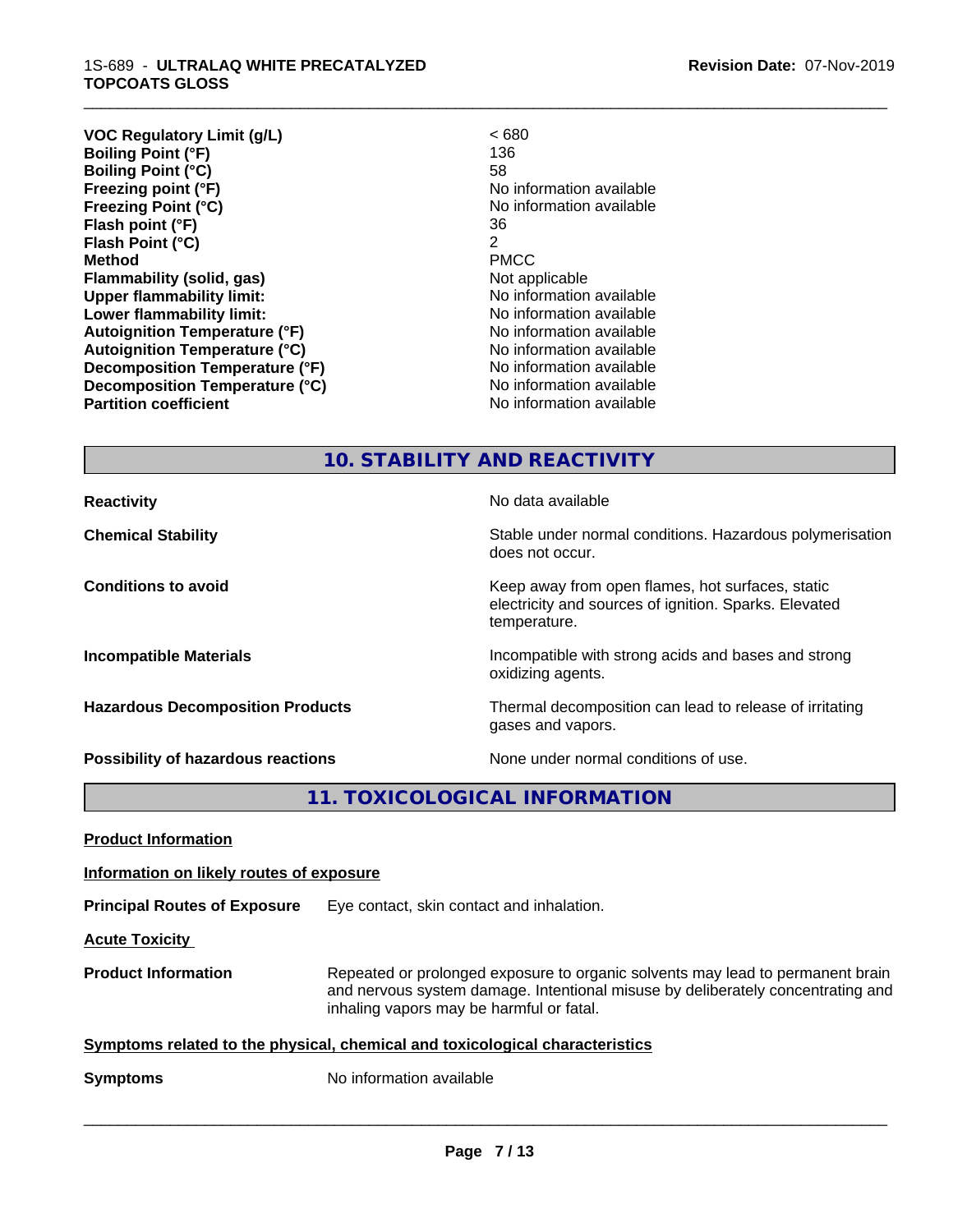## **Delayed and immediate effects as well as chronic effects from short and long-term exposure**

| Eye contact                     | Severely irritating to eyes. May cause burns. Risk of serious damage to eyes.                                                                                                                                                                                 |
|---------------------------------|---------------------------------------------------------------------------------------------------------------------------------------------------------------------------------------------------------------------------------------------------------------|
| <b>Skin contact</b>             | May cause skin irritation and/or dermatitis. Prolonged skin contact may defat the<br>skin and produce dermatitis.                                                                                                                                             |
| Ingestion                       | Harmful if swallowed. Ingestion may cause irritation to mucous membranes. Small<br>amounts of this product aspirated into the respiratory system during ingestion or<br>vomiting may cause mild to severe pulmonary injury, possibly progressing to<br>death. |
| <b>Inhalation</b>               | Harmful by inhalation. High vapor / aerosol concentrations are irritating to the<br>eyes, nose, throat and lungs and may cause headaches, dizziness, drowsiness,<br>unconsciousness, and other central nervous system effects.                                |
| <b>Sensitization</b>            | No information available                                                                                                                                                                                                                                      |
| <b>Neurological Effects</b>     | No information available.                                                                                                                                                                                                                                     |
| <b>Mutagenic Effects</b>        | No information available.                                                                                                                                                                                                                                     |
| <b>Reproductive Effects</b>     | Possible risk of impaired fertility. Possible risk of harm to the unborn child.                                                                                                                                                                               |
| <b>Developmental Effects</b>    | No information available.                                                                                                                                                                                                                                     |
| <b>Target organ effects</b>     | liver. Respiratory system. Eyes. Skin. Central nervous system. blood.<br>Reproductive System.                                                                                                                                                                 |
| <b>STOT - repeated exposure</b> | Causes damage to organs through prolonged or repeated exposure if inhaled.<br>May cause disorder and damage to the. liver. kidney. spleen. blood. Central<br>nervous system. Causes damage to organs through prolonged or repeated<br>exposure.               |
| STOT - single exposure          | May cause disorder and damage to the. Respiratory system. Central nervous<br>system.                                                                                                                                                                          |
| Other adverse effects           | No information available.                                                                                                                                                                                                                                     |
| <b>Aspiration Hazard</b>        | May be harmful if swallowed and enters airways. Small amounts of this product<br>aspirated into the respiratory system during ingestion or vomiting may cause mild<br>to severe pulmonary injury, possibly progressing to death.                              |

\_\_\_\_\_\_\_\_\_\_\_\_\_\_\_\_\_\_\_\_\_\_\_\_\_\_\_\_\_\_\_\_\_\_\_\_\_\_\_\_\_\_\_\_\_\_\_\_\_\_\_\_\_\_\_\_\_\_\_\_\_\_\_\_\_\_\_\_\_\_\_\_\_\_\_\_\_\_\_\_\_\_\_\_\_\_\_\_\_\_\_\_\_

#### **Numerical measures of toxicity**

#### **The following values are calculated based on chapter 3.1 of the GHS document**

| <b>ATEmix (oral)</b>                 | 3023 mg/kg |
|--------------------------------------|------------|
| <b>ATEmix (dermal)</b>               | 8208 mg/kg |
| <b>ATEmix (inhalation-dust/mist)</b> | 33 ma/L    |
| <b>ATEmix (inhalation-vapor)</b>     | 99.6 ma/L  |

#### **Component Information**

| Chemical name                  | Oral LD50                               | Dermal LD50                                      | Inhalation LC50          |
|--------------------------------|-----------------------------------------|--------------------------------------------------|--------------------------|
| n-Butyl acetate<br>123-86-4    | $= 10768$ mg/kg (Rat)                   | $> 17600$ mg/kg (Rabbit)                         | $\sim$                   |
| Titanium dioxide<br>13463-67-7 | $> 10000$ mg/kg (Rat)                   |                                                  | ۰.                       |
| n-Butyl alcohol<br>71-36-3     | $= 700$ mg/kg (Rat) = 790 mg/kg<br>Rat) | $= 3402$ mg/kg (Rabbit) = 3400<br>mg/kg (Rabbit) | $> 8000$ ppm (Rat) 4 h   |
| Toluene<br>108-88-3            | $= 2600$ mg/kg (Rat)                    | $= 12000$ mg/kg (Rabbit)                         | $= 12.5$ mg/L (Rat) 4 h  |
| Ethanol<br>64-17-5             | $= 7060$ mg/kg (Rat)                    | $\overline{\phantom{0}}$                         | $= 124.7$ mg/L (Rat) 4 h |
| Isobutyl alcohol<br>78-83-1    | $= 2460$ mg/kg (Rat)                    | $=$ 3400 mg/kg (Rabbit)                          | $> 6.5$ mg/L (Rat) 4 h   |
| cellulose, nitrate             | 5 g/kg (Rat)                            |                                                  | -                        |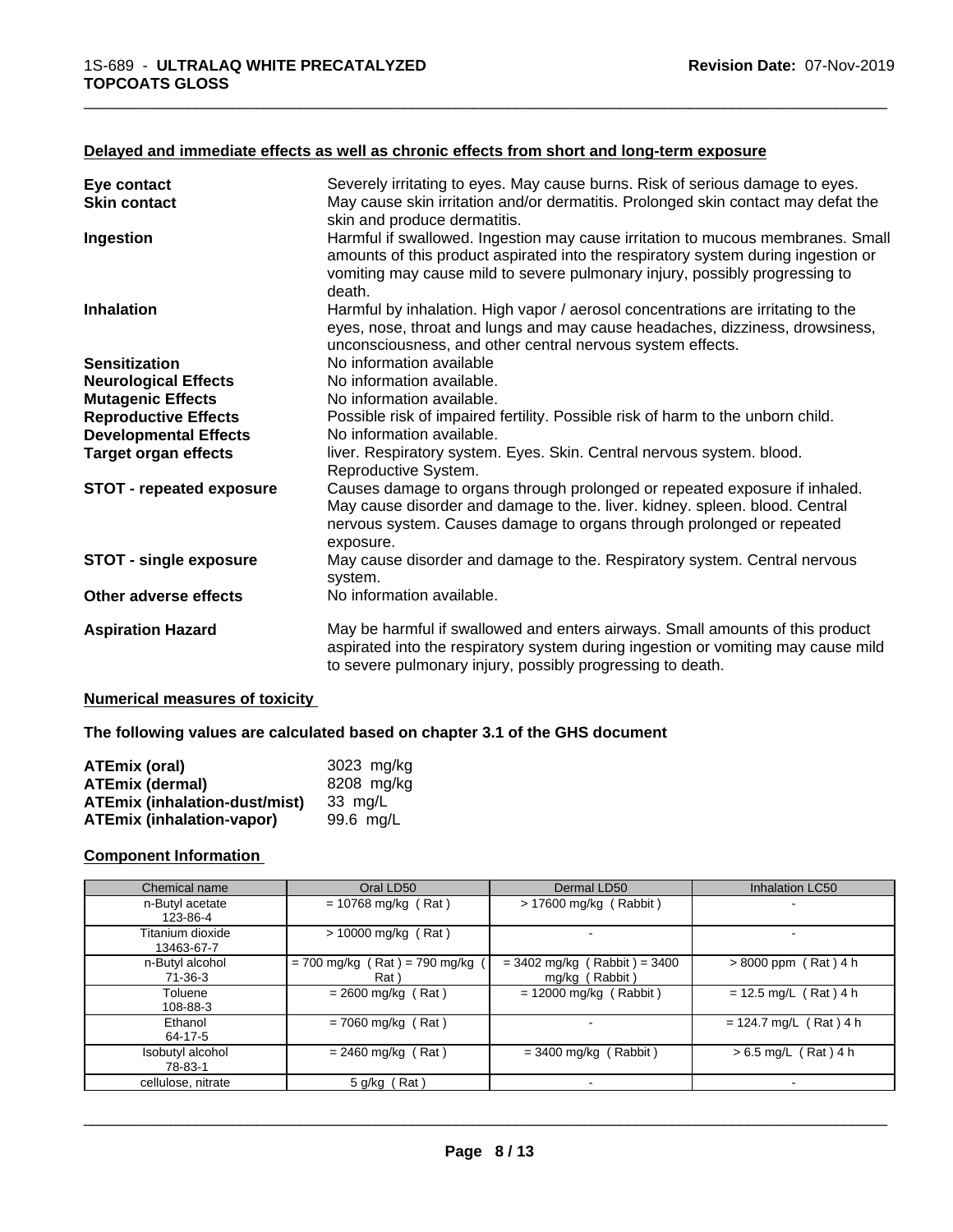#### 1S-689 - **ULTRALAQ WHITE PRECATALYZED TOPCOATS GLOSS**

| 9004-70-0                    |                      |                          |                                       |
|------------------------------|----------------------|--------------------------|---------------------------------------|
| Acetone<br>67-64-1           | $= 5800$ mg/kg (Rat) |                          | $= 50100$ mg/m <sup>3</sup> (Rat) 8 h |
| Xylene<br>1330-20-7          | $=$ 3500 mg/kg (Rat) | $>$ 4350 mg/kg (Rabbit)  | $= 29.08$ mg/L (Rat) 4 h              |
| Isopropyl alcohol<br>67-63-0 | $= 1870$ mg/kg (Rat) | $= 4059$ mg/kg (Rabbit)  | $= 72600$ mg/m <sup>3</sup> (Rat) 4 h |
| VM&P naphtha<br>64742-89-8   |                      | $=$ 3000 mg/kg (Rabbit)  | $\overline{\phantom{a}}$              |
| Ethyl benzene<br>100-41-4    | $=$ 3500 mg/kg (Rat) | $= 15400$ mg/kg (Rabbit) | $= 17.2$ mg/L (Rat) 4 h               |

\_\_\_\_\_\_\_\_\_\_\_\_\_\_\_\_\_\_\_\_\_\_\_\_\_\_\_\_\_\_\_\_\_\_\_\_\_\_\_\_\_\_\_\_\_\_\_\_\_\_\_\_\_\_\_\_\_\_\_\_\_\_\_\_\_\_\_\_\_\_\_\_\_\_\_\_\_\_\_\_\_\_\_\_\_\_\_\_\_\_\_\_\_

#### **Carcinogenicity**

*The information below indicateswhether each agency has listed any ingredient as a carcinogen:.*

| <b>Chemical name</b> | <b>IARC</b>         | <b>NTP</b> | <b>OSHA</b> |
|----------------------|---------------------|------------|-------------|
|                      | 2B - Possible Human |            | Listed      |
| Titanium dioxide     | Carcinogen          |            |             |
|                      | 2B - Possible Human |            | Listed      |
| Ethyl benzene        | Carcinoɑen          |            |             |

• Although IARC has classified titanium dioxide as possibly carcinogenic to humans (2B), their summary concludes: "No significant exposure to titanium dioxide is thought to occur during the use of products in which titanium dioxide is bound to other materials, such as paint."

#### **Legend**

IARC - International Agency for Research on Cancer NTP - National Toxicity Program OSHA - Occupational Safety & Health Administration

# **12. ECOLOGICAL INFORMATION**

## **Ecotoxicity Effects**

The environmental impact of this product has not been fully investigated.

## **Product Information**

#### **Acute Toxicity to Fish**

No information available

## **Acute Toxicity to Aquatic Invertebrates**

No information available

#### **Acute Toxicity to Aquatic Plants**

No information available

#### **Persistence / Degradability**

No information available.

#### **Bioaccumulation**

There is no data for this product.

#### **Mobility in Environmental Media**

No information available.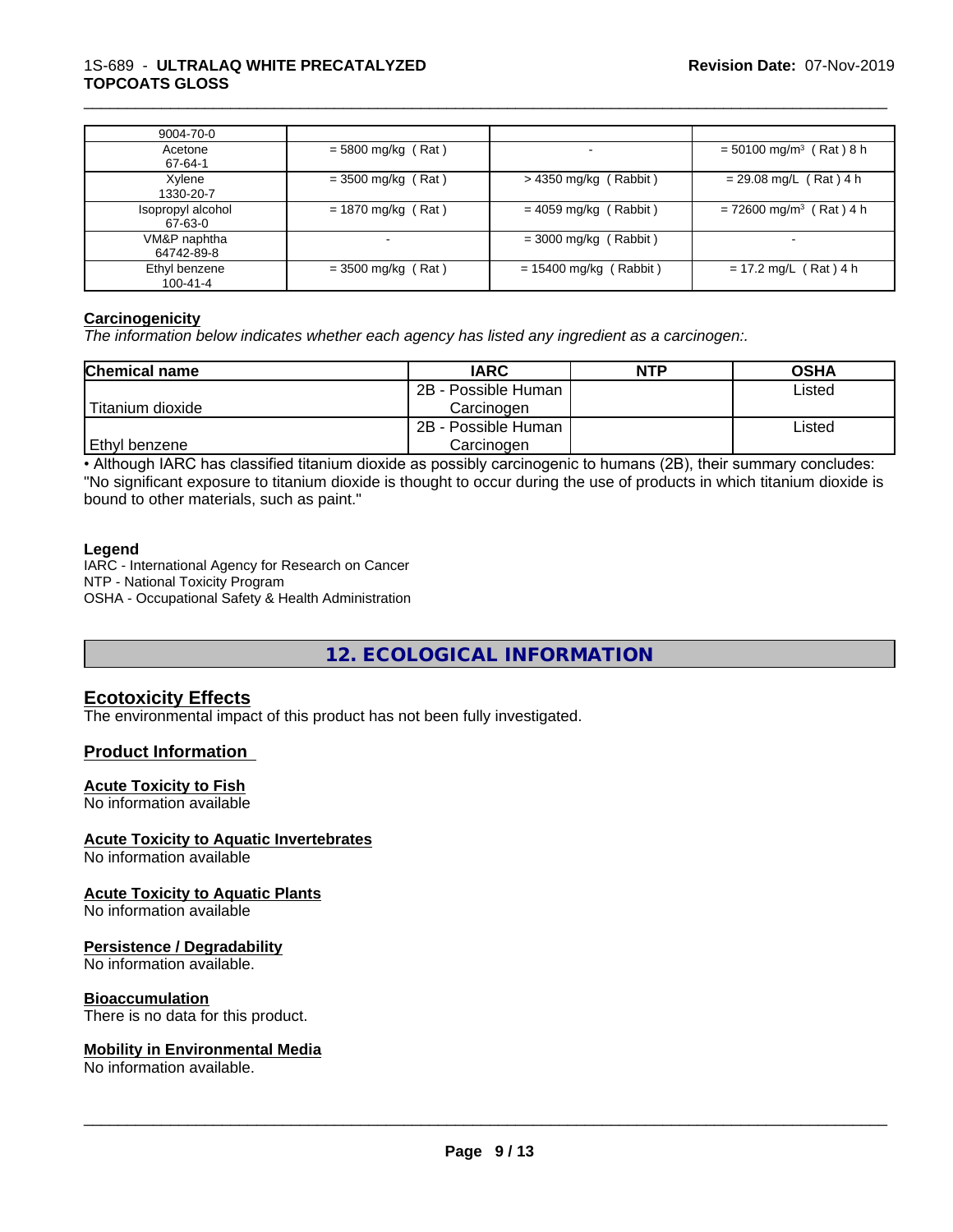**Ozone** Not applicable

**Component Information**

## **Acute Toxicity to Fish**

n-Butyl acetate LC50: 18 mg/L (Fathead Minnow - 96 hr.) Titanium dioxide  $LC50:$  > 1000 mg/L (Fathead Minnow - 96 hr.) Acetone LC50: 8300 (Bluegill - 96 hr.) mg/L Xylene LC50: 13.5 mg/L (Rainbow Trout - 96 hr.) Ethyl benzene LC50: 12.1 mg/L (Fathead Minnow - 96 hr.)

#### **Acute Toxicity to Aquatic Invertebrates**

n-Butyl acetate EC50: 72.8 mg/L (Daphnia magna - 48 hr.) Acetone EC50: 12600 mg/L (Daphnia magna - 48 hr.) Ethyl benzene EC50: 1.8 mg/L (Daphnia magna - 48 hr.)

#### **Acute Toxicity to Aquatic Plants**

n-Butyl acetate EC50: 674.7 mg/L (Green algae (Scenedesmus subspicatus), 72 hrs.) Ethyl benzene EC50: 4.6 mg/L (Green algae (Scenedesmus subspicatus), 72 hrs.)

## **13. DISPOSAL CONSIDERATIONS**

\_\_\_\_\_\_\_\_\_\_\_\_\_\_\_\_\_\_\_\_\_\_\_\_\_\_\_\_\_\_\_\_\_\_\_\_\_\_\_\_\_\_\_\_\_\_\_\_\_\_\_\_\_\_\_\_\_\_\_\_\_\_\_\_\_\_\_\_\_\_\_\_\_\_\_\_\_\_\_\_\_\_\_\_\_\_\_\_\_\_\_\_\_

| <b>Waste Disposal Method</b>   | Dispose of in accordance with federal, state, and local regulations. Local<br>requirements may vary, consult your sanitation department or state-designated<br>environmental protection agency for more disposal options. |
|--------------------------------|---------------------------------------------------------------------------------------------------------------------------------------------------------------------------------------------------------------------------|
| <b>Empty Container Warning</b> | Emptied containers may retain product residue. Follow label warnings even after<br>container is emptied. Residual vapors may explode on ignition.                                                                         |

## **14. TRANSPORT INFORMATION**

| <b>PAINT</b>         |  |
|----------------------|--|
|                      |  |
| UN1263               |  |
|                      |  |
| UN1263, PAINT, 3, II |  |
|                      |  |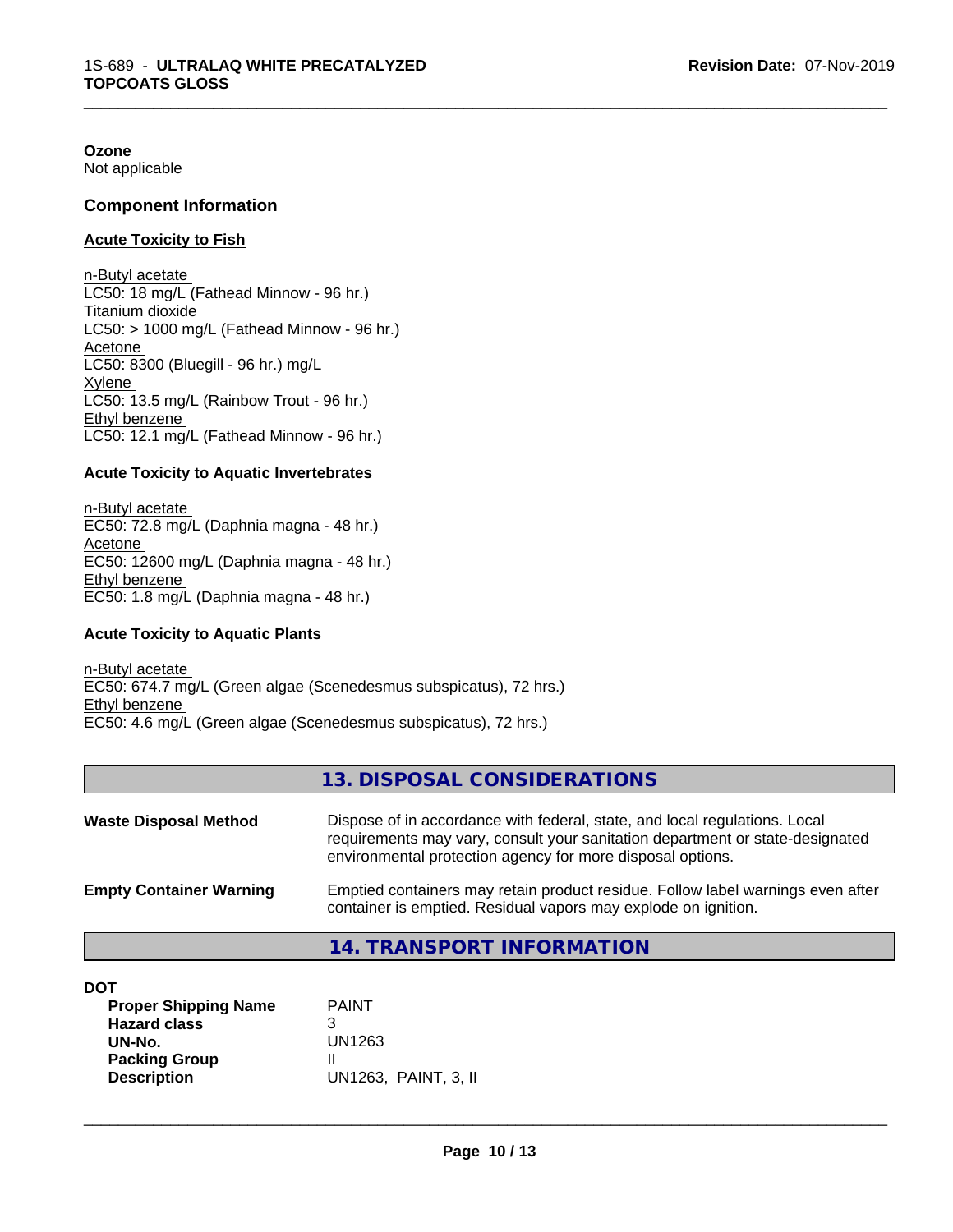| <b>ICAO/IATA</b> | Contact the preparer for further information. |
|------------------|-----------------------------------------------|
| IMDG / IMO       | Contact the preparer for further information. |
|                  | 15. REGULATORY INFORMATION                    |

## **International Inventories**

| <b>TSCA: United States</b> | Yes - All components are listed or exempt. |
|----------------------------|--------------------------------------------|
| <b>DSL: Canada</b>         | Yes - All components are listed or exempt. |

# **Federal Regulations**

| SARA 311/312 hazardous categorization |     |  |
|---------------------------------------|-----|--|
| Acute health hazard                   | Yes |  |
| Chronic Health Hazard                 | Yes |  |
| Fire hazard                           | Yes |  |
| Sudden release of pressure hazard     | No  |  |
| Reactive Hazard                       | No  |  |

#### **SARA 313**

Section 313 of Title III of the Superfund Amendments and Reauthorization Act of 1986 (SARA). This product contains a chemical or chemicals which are subject to the reporting requirements of the Act and Title 40 of the Code of Federal Regulations, Part 372:

| <b>Chemical name</b> | CAS No.        | Weight-%  | <b>CERCLA/SARA 313</b><br>(de minimis concentration) |
|----------------------|----------------|-----------|------------------------------------------------------|
| n-Butyl alcohol      | 71-36-3        | $5 - 10$  | 1.0                                                  |
| Toluene              | 108-88-3       | $5 - 10$  | 1.0                                                  |
| Xvlene               | 1330-20-7      | 1 - 5     | 1.0                                                  |
| Isopropyl alcohol    | 67-63-0        | 1 - 5     | 1.0                                                  |
| Ethyl benzene        | $100 - 41 - 4$ | $0.5 - 1$ | 0.1                                                  |

\_\_\_\_\_\_\_\_\_\_\_\_\_\_\_\_\_\_\_\_\_\_\_\_\_\_\_\_\_\_\_\_\_\_\_\_\_\_\_\_\_\_\_\_\_\_\_\_\_\_\_\_\_\_\_\_\_\_\_\_\_\_\_\_\_\_\_\_\_\_\_\_\_\_\_\_\_\_\_\_\_\_\_\_\_\_\_\_\_\_\_\_\_

#### **Clean Air Act,Section 112 Hazardous Air Pollutants (HAPs) (see 40 CFR 61)**

This product contains the following HAPs:

| <b>Chemical name</b> | CAS No.        | Weight-%  | <b>Hazardous Air Pollutant</b> |
|----------------------|----------------|-----------|--------------------------------|
|                      |                |           | (HAP)                          |
| Toluene              | 108-88-3       | $5 - 10$  | Listed                         |
| Xvlene               | 1330-20-7      | $1 - 5$   | Listed                         |
| Ethyl benzene        | $100 - 41 - 4$ | $0.5 - 1$ | ∟isted                         |

## **US State Regulations**

## **California Proposition 65**

**A WARNING:** Cancer and Reproductive Harm– www.P65warnings.ca.gov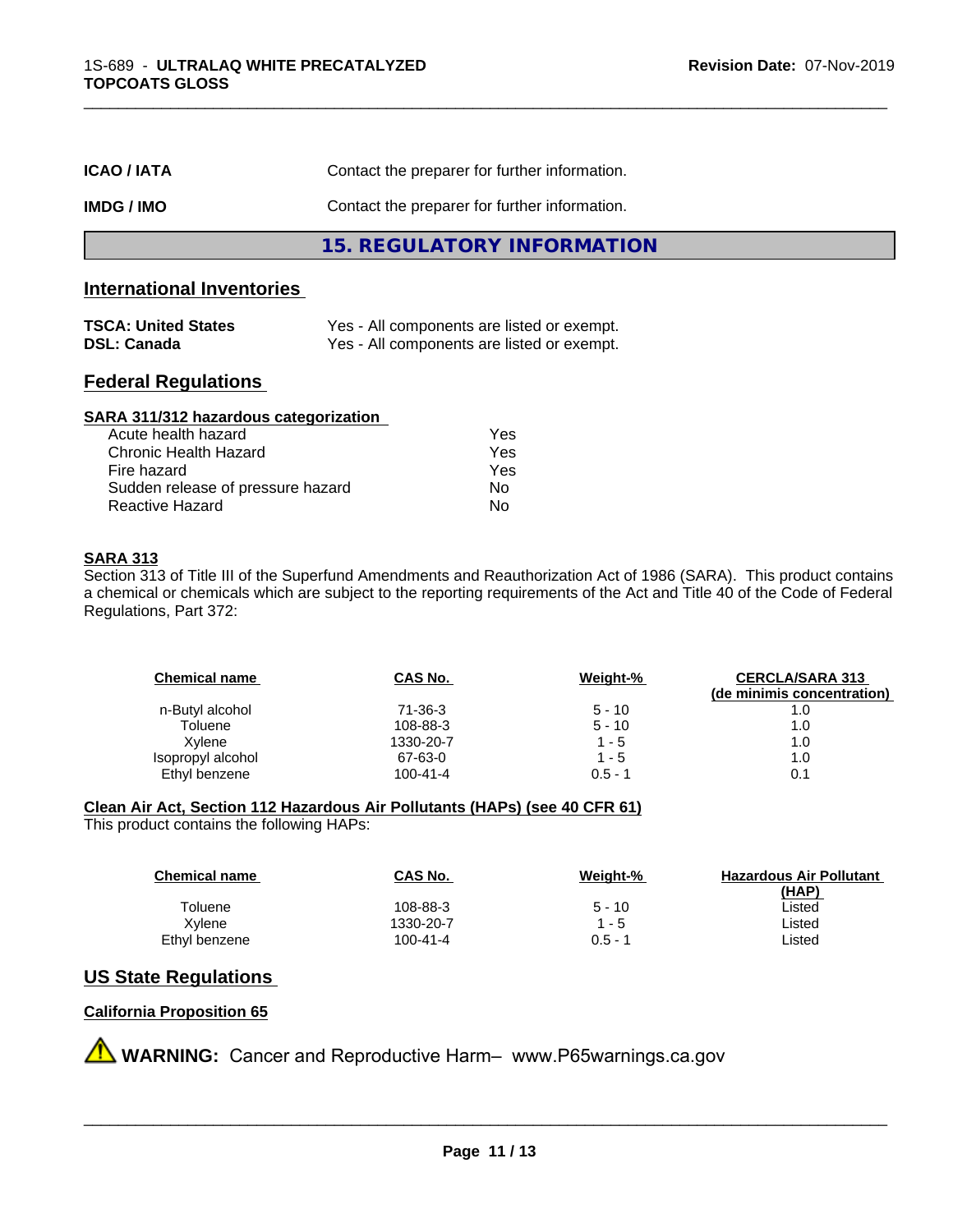#### **State Right-to-Know**

| <b>Chemical name</b> | <b>Massachusetts</b> | <b>New Jersey</b> | Pennsylvania |
|----------------------|----------------------|-------------------|--------------|
| n-Butyl acetate      |                      |                   |              |
| Titanium dioxide     |                      |                   |              |
| n-Butyl alcohol      |                      |                   |              |
| Toluene              |                      |                   |              |
| Ethanol              |                      |                   |              |
| Isobutyl alcohol     |                      |                   |              |
| cellulose, nitrate   |                      |                   |              |
| Acetone              |                      |                   |              |
| Xylene               |                      |                   |              |
| Isopropyl alcohol    |                      |                   |              |

#### **Legend**

X - Listed

# **16. OTHER INFORMATION**

**HMIS** - **Health:** 2\* **Flammability:** 3 **Reactivity:** 1 **PPE:** -

\_\_\_\_\_\_\_\_\_\_\_\_\_\_\_\_\_\_\_\_\_\_\_\_\_\_\_\_\_\_\_\_\_\_\_\_\_\_\_\_\_\_\_\_\_\_\_\_\_\_\_\_\_\_\_\_\_\_\_\_\_\_\_\_\_\_\_\_\_\_\_\_\_\_\_\_\_\_\_\_\_\_\_\_\_\_\_\_\_\_\_\_\_

#### **HMIS Legend**

- 0 Minimal Hazard
- 1 Slight Hazard
- 2 Moderate Hazard
- 3 Serious Hazard
- 4 Severe Hazard
- \* Chronic Hazard

X - Consult your supervisor or S.O.P. for "Special" handling instructions.

*Note: The PPE rating has intentionally been left blank. Choose appropriate PPE that will protect employees from the hazards the material will present under the actual normal conditions of use.*

*Caution: HMISÒ ratings are based on a 0-4 rating scale, with 0 representing minimal hazards or risks, and 4 representing significant hazards or risks. Although HMISÒ ratings are not required on MSDSs under 29 CFR 1910.1200, the preparer, has chosen to provide them. HMISÒ ratings are to be used only in conjunction with a fully implemented HMISÒ program by workers who have received appropriate HMISÒ training. HMISÒ is a registered trade and service mark of the NPCA. HMISÒ materials may be purchased exclusively from J. J. Keller (800) 327-6868.*

 **WARNING!** If you scrape, sand, or remove old paint, you may release lead dust. LEAD IS TOXIC. EXPOSURE TO LEAD DUST CAN CAUSE SERIOUS ILLNESS, SUCH AS BRAIN DAMAGE, ESPECIALLY IN CHILDREN. PREGNANT WOMEN SHOULD ALSO AVOID EXPOSURE.Wear a NIOSH approved respirator to control lead exposure. Clean up carefully with a HEPA vacuum and a wet mop. Before you start, find out how to protect yourself and your family by contacting the National Lead Information Hotline at 1-800-424-LEAD or log on to www.epa.gov/lead.

| <b>Prepared By</b>      | <b>Product Stewardship Department</b><br>Benjamin Moore & Co.<br>101 Paragon Drive<br>Montvale, NJ 07645<br>800-225-5554 |
|-------------------------|--------------------------------------------------------------------------------------------------------------------------|
| <b>Revision Date:</b>   | 07-Nov-2019                                                                                                              |
| <b>Revision Summary</b> | Not available                                                                                                            |